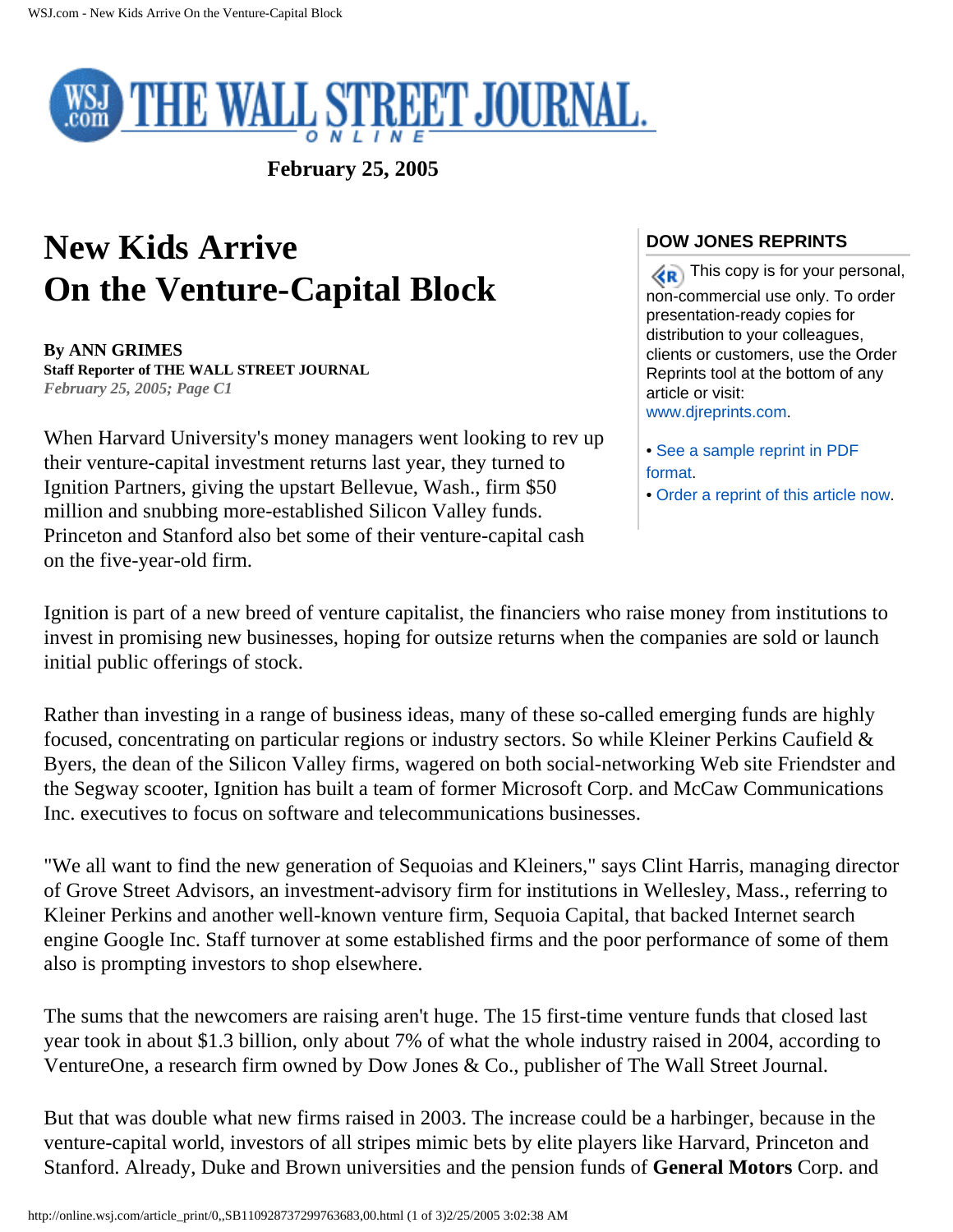**Motorola** Inc. have followed suit by investing in emerging funds. Georganne Perkins, manager of venture-capital investments at Stanford, says she likes the fact that many Ignition partners hail from Microsoft; just last month, the software giant's chief financial officer, John Connors, said he was quitting to join Ignition.

## **A Shift From Silicon Valley**

The financiers on Silicon Valley's Sand Hill Road still dominate the industry, and at the moment they are turning away money. But newcomers like Ignition represent the first meaningful shift in the balance of power away from Silicon Valley. These new venture firms include Lime Rock Partners of Westport, Conn., which focuses on energy investing, and HIG Ventures of Miami, which concentrates on biotech investments in the Southeast.

"Sand Hill Road, to a great extent, is less the center of the universe than it used to be both in terms of skill sets and technology," says Greg Blonder, a partner with Morgenthaler Ventures, a 35-year-old Silicon Valley venture-capital firm.

Longer term, that could mean more dollars flowing to regions and entrepreneurs previously underserved by venture capitalists.

Ignition was started by a group of former technology executives who had become wealthy from years at Microsoft and McCaw, a wireless pioneer acquired by AT&T Corp. in 1994. They put in a chunk of their own money for an initial \$140 million fund and focused on what they knew best. The group raised its first institutional fund in 2001, hauling in about \$285 million after many months of effort. Its newest institutional fund more quickly raised \$300 million in 2004.

"In the Bay Area, you find more money chasing good ideas than the other way around," says Ignition partner Cameron Myhrvold, who spent 13 years at Microsoft, explaining why Ignition thinks it better to be in Washington state. "If you are an experienced entrepreneur, it's easy to get a good auction going on your next venture, but that's not the best dynamic for the investor."

Not everybody thinks the narrowed focus of the newcomers is the way to go. At Sevin Rosen Funds in Dallas, general partner John Jaggers says his venture-capital firm "is a big believer in not being specialized." He says he can see some advantages from zeroing in on an area "as long as it stays hot," but the approach can be "short-sighted." He also believes specialists can be so close to a particular sector that they think they can have more of an impact than they really can.

### **Added Risk**

Placing bets on emerging funds is risky in a business already fraught with risk. According to data from Rumson Capital Advisors, a Princeton, N.J., adviser for institutional investors, fewer than 7% of new firms, those that have three or fewer funds, generate top-quartile returns.

So far, Ignition's 17-member investment team has put money into about three dozen businesses and chalked up several hits. These include Avogadro Inc., an instant-messaging software company bought